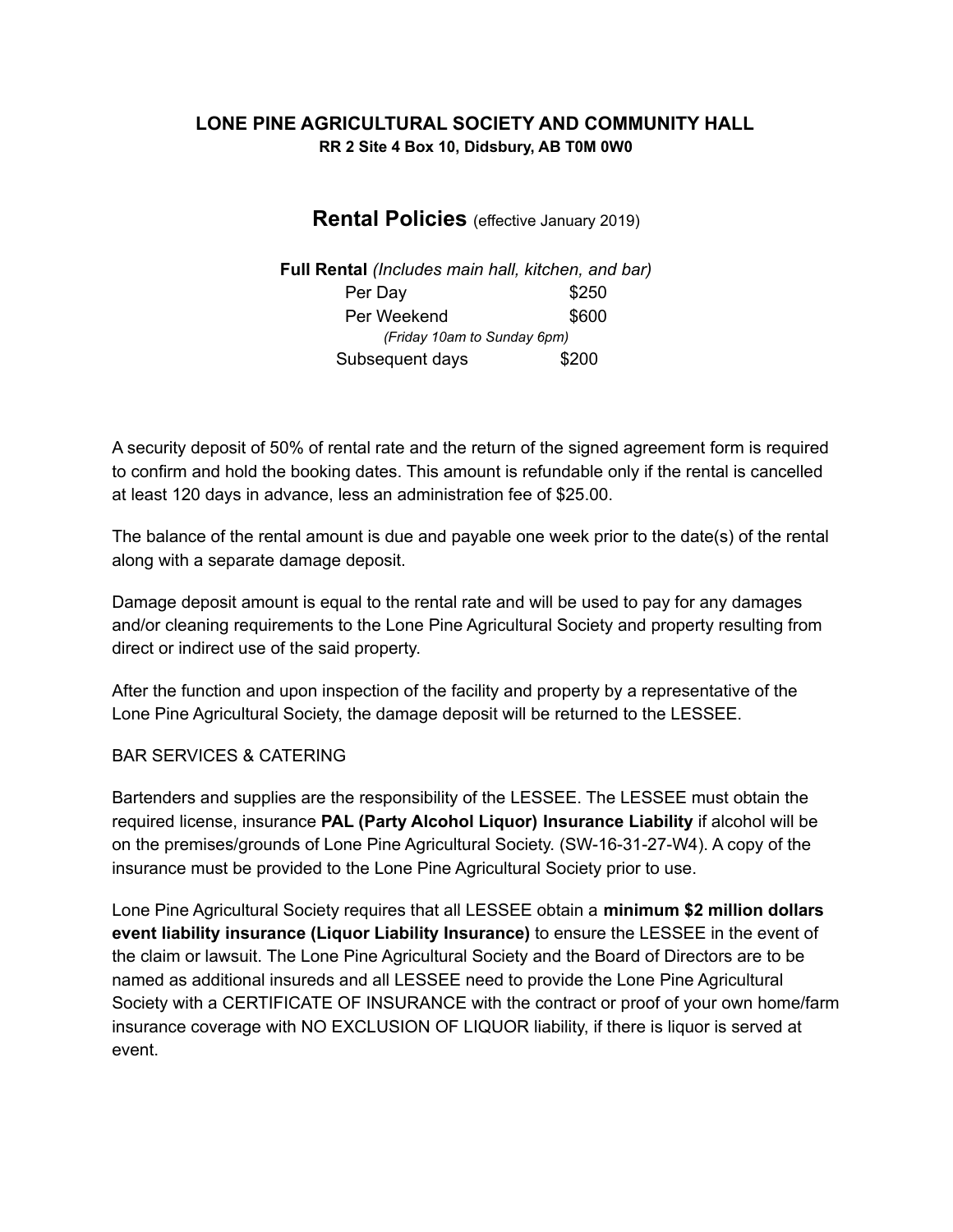### **CLEANING**

All tables and chairs must be put away in the same place and the same condition where found and **are to remain in the hall** during the function**. TABLES ARE NOT TO BE STOOD ON!**

## **NO TAPES, STAPLES, TACKS OR NAILS ARE TO BE USED ON THE WALLS.**

The LESSEE agrees to the removal of ALL items brought, leaving the Lone Pine Hall in clean condition and garbage to be placed in the dumpsters provided. If deemed necessary the LESSEE will be charged a cleaning rate of \$30.00/hour.

#### **SMOKING**

This is a non-smoking facility. Please ensure that the smokers use the area outside for that purpose and that all cigarette butts are placed in the receptacles provided.

### **LIABILITY**

The LESSEE expressly agrees that during the use of Lone Pine Hall, it will indemnify and save harmless Lone Pine Agricultural Society from and against any liability whatsoever resulting from injury or damage to any person, persons or property by reason of or as a result of the acts of it or its servants, employees, agents or workmen.

By signing the attached rental agreement, the LESSEE complies with the above policies as outlined by the Lone Pine Agricultural Society and Board.